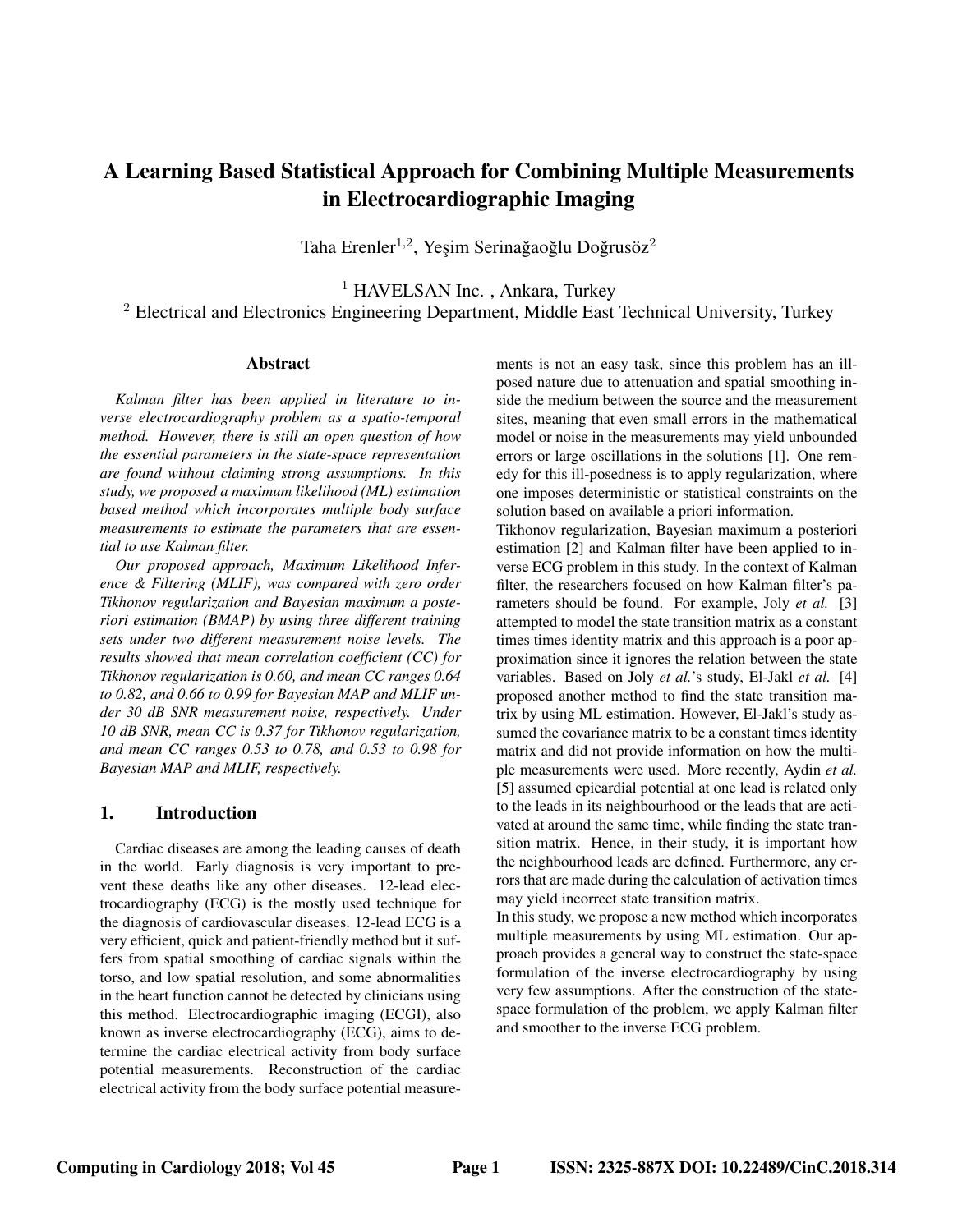# 2. Maximum Likelihood Inference & Filtering (MLIF)

The relation between the heart sources and the body surface measurements becomes linear when epicardial potentials are used as cardiac source [6]. This relation can be represented as follows in state-space form:

$$
y_k = Hx_k + v_k
$$
  

$$
x_{k+1} = Fx_k + w_k
$$
 (1)

where

•  $x_k \in \mathbb{R}^{\mathbb{M}}$  denotes M dimensional epicardial state vector at time k,

•  $y_k \in \mathbb{R}^{\mathbb{D}}$  denotes D dimensional body surface potential vector at time  $k$ ,

•  $F \in \mathbb{R}^{M \times M}$  is the state transition matrix,

•  $H \in \mathbb{R}^{\mathbb{D} \times \mathbb{M}}$  is the forward transfer matrix,

•  $w_k \sim \mathcal{N}(w_k; 0, Q)$  is the Gaussian process noise with zero mean and covariance matrix  $Q^{M\bar{x}M}$ , assumed to be uncorrelated with the state,

•  $v_k \sim \mathcal{N}(v_k; 0, R)$  is the Gaussian process noise with zero mean and covariance matrix  $R^{DxM}$ , assumed to be uncorrelated with the state,

•  $x_1 \sim \mathcal{N}(\bar{x}, \Sigma)$  is the initial epicardial potential state.

Kalman filter and smoother is applied to system (1) in the MLIF method. Discrete Kalman filter steps are as follows: Step 1. Initialization

For k=1, initialize  $x_k$  and  $P_k$ •  $\hat{x}_{1|1} = \mathbf{E} [x_1] = \bar{x}$ •  $P_{1|1} = \mathbf{E} [(x_1 - \hat{x}_{1|1})(x_1 - \hat{x}_{1|1})^T] = \Sigma$ Step 2. Forward Recursion: Filtering

For k=2, ..., T do

• 
$$
\hat{x}_{k|k-1} = F\hat{x}_{k-1|k-1}
$$

• 
$$
P_{k|k-1} = FP_{k-1|k-1}F^T + Q
$$

- $K_k = P_{k|k-1} H^T (H P_{k|k-1} H^T + R)^{-1}$
- $\hat{x}_{k|k} = \hat{x}_{k|k-1} + K_k(y_k H\hat{x}_{k|k-1})$

$$
\bullet \ \ P_{k|k} = (I - K_k H) P_{k|k-1}
$$

After the Kalman filter steps, our next step is the Kalman smoother. In this study, we use Rauch-Tung-Striebel Smoother (RTS) [7]. RTS is a very convenient approach for linear Gaussian models, as in our model. RTS steps are given as follows:

#### Step 3. Backward Recursion: Smoothing

For k=T-1, ...., 1 do

$$
\bullet \ \ P_{k+1|k} = FP_{k|k}F^T + Q
$$

• 
$$
G_k = P_{k|k} F^T (P_{k+1|k})^{-1}
$$

•  $\hat{x}_{k|T} = \hat{x}_{k|k} + G_k[\hat{x}_{k+1|T} - F\hat{x}_{k|k}]$ 

In Kalman filter and smoother steps,  $F, Q, R$  and, the initial state's mean and covariance  $\bar{x}, \Sigma$  are needed. These parameters are found by using by using ML parameter estimation technique.

# 3. Maximum Likelihood (ML) Parameter Estimation

Parameter estimation based on ML method was used extensively in speech signal processing literature [8, 9]. ML estimation finds the best estimate of the unknown parameter set  $\Theta = {\bar{x}, \Sigma, F, Q, R}$ , which maximizes the joint likelihood function, so that the observed data is the most probable.

We start by selecting L experiments from an epicardial potential database and simulate body surface potentials for each experiment. Then, we compose a training set with epicardial potentials  $X = \{x_{1:T}^{\ell}\}_{\ell=1}^{L}$  and simulated body surface potentials  $Y = \{y_{1:T}^{\ell}\}_{\ell=1}^{L}$ . Mathematically, we find the value of the parameter set as follows:

$$
\hat{\Theta} = \underset{\Theta}{\operatorname{argmax}} \underbrace{p(X, Y \mid \Theta)}_{\Pi(\Theta)} \tag{2}
$$

where

$$
\Pi(\Theta) = \prod_{\ell=1}^{L} p(x_{1:T}^{\ell}, y_{1:T}^{\ell} | \Theta)
$$
 (3)

under the assumption of independent experiments. Assuming Markov property,  $\Pi(\Theta)$  is written as follows:

$$
\Pi(\Theta) = \prod_{\ell=1}^{L} \left( p(x_1^{\ell}|\Theta) \prod_{k=1}^{T} p(y_k^{\ell} | x_k^{\ell}, \Theta) \prod_{k=2}^{T} p(x_k^{\ell} | x_{k-1}^{\ell}, \Theta) \right)
$$
\n(4)

We take the natural logarithm of  $\Pi(\Theta)$  and plug the parameter set into equation (4):

$$
ln\left(\Pi(\Theta)\right) = \sum_{\ell=1}^{L} ln \ p(x_1^{\ell} | \bar{x}, \Sigma) + \sum_{\ell=1}^{L} \sum_{k=1}^{T} ln \ p(y_k^{\ell} | x_k^{\ell}, R) + \sum_{\ell=1}^{L} \sum_{k=2}^{T} ln \ p(x_k^{\ell} | x_{k-1}^{\ell}, F, Q)
$$
 (5)

where

- $p(x_1^{\ell}|\bar{x}, \Sigma) \sim \mathcal{N}(x_1^{\ell}; \bar{x}, \Sigma),$
- $p(y_k^{\ell}|x_k^{\ell},R) \sim \mathcal{N}(y_k^{\ell};Hx_k^{\ell},R),$
- $p(x_k^{\ell} | x_{k-1}^{\ell}, F, Q) \sim \mathcal{N}(x_k^{\ell}; F x_{k-1}^{\ell}, Q).$

To find the parameter set  $\{\bar{x}, \Sigma, F, Q, R\}$ , we take the derivative of  $ln(\Pi(\Theta))$  with respect to each component and obtain the roots by equating it to zero.

We summarize the resulting estimates in Table 1.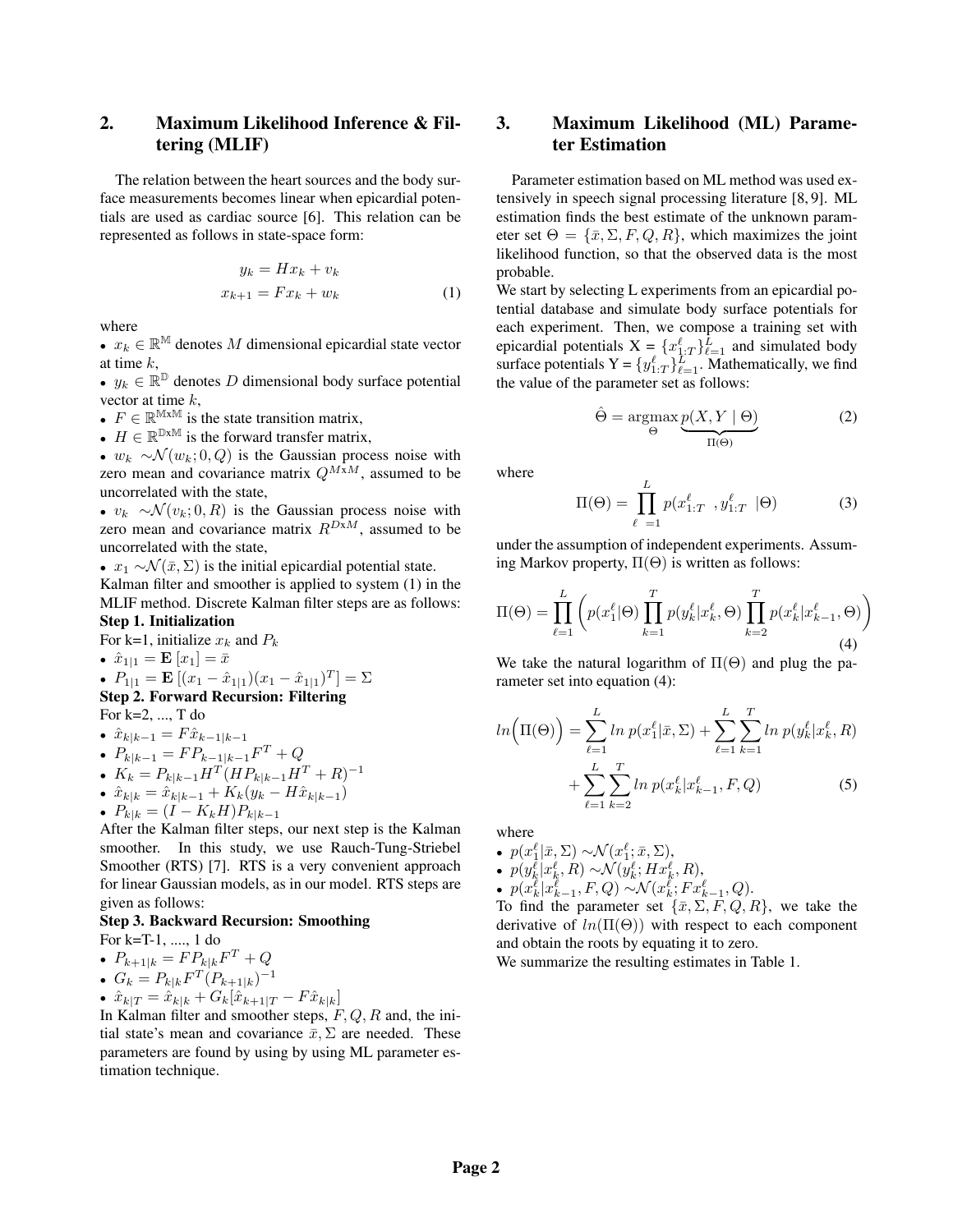Table 1. ML based parameter estimation

Estimated parameters:

$$
\hat{\bar{x}} = \frac{1}{L} \sum_{\ell=1}^{L} x_1^{\ell}
$$
\n
$$
\hat{\Sigma} = \frac{1}{L} \sum_{\ell=1}^{L} (x_1^{\ell} - \bar{x})(x_1^{\ell} - \bar{x})^T
$$
\n
$$
\hat{R} = \frac{1}{LT} \sum_{\ell=1}^{L} \sum_{k=1}^{T} (y_k^{\ell} - Hx_k^{\ell})(y_k^{\ell} - Hx_k^{\ell})^T
$$
\n
$$
\hat{F} = \left[ \sum_{\ell=1}^{L} \sum_{k=2}^{T} x_k^{\ell} (x_{k-1}^{\ell})^T \right]
$$
\n
$$
\times \left[ \sum_{\ell=1}^{L} \sum_{k=2}^{T} x_{k-1}^{\ell} (x_{k-1}^{\ell})^T \right]^{-1}
$$
\n
$$
\hat{Q} = \frac{1}{L(T-1)} \sum_{\ell=1}^{L} \sum_{k=2}^{T} (x_k^{\ell} - Fx_{k-1}^{\ell}) (x_k^{\ell} - Fx_{k-1}^{\ell})^T
$$

# 4. Bayesian Maximum a Posteriori Estimation (BMAP)

Bayes' theorem states that posterior pdf of  $x$  given  $y$  can be found by using the following equation [2]:

$$
\underbrace{p(x \mid y)}_{\text{Posterior pdf}} = \underbrace{\frac{\text{Likelihood Prior pdf}}{p(y \mid x) p(x)}}_{\text{Evidence}} \tag{6}
$$

Bayesian MAP estimation technique maximizes the posterior pdf of  $x$  given  $y$ . By maximizing the posterior pdf, we find the most probable value of  $x$  given observed data  $y$ . Maximization of the posterior pdf is given by the following equation:

$$
\hat{x} = \operatorname*{argmax}_{x} p(x \mid y) = \operatorname*{argmax}_{x} \frac{p(y \mid x)p(x)}{p(y)} \quad (7)
$$

We assume that:

•  $p(y|x) \triangleq \mathcal{N}(y; Hx, R)$ 

•  $p(x) \triangleq \mathcal{N}(x; \bar{x}, \Sigma)$ 

where 
$$
\bar{x} = E[x_k]
$$
 and  $\Sigma = E[(x_k - \bar{x}_k)(x_k - \bar{x}_k)^T] \forall k$ .

To maximize equation (7), we take the derivative of the log of that equation and find the root by setting the derivative equal to zero. After doing the necessary calculations,  $\hat{x}$  is found as follows:

$$
\hat{x} = \left(H^T R^{-1} H + \Sigma^{-1}\right)^{-1} \left(H^T R^{-1} y + \Sigma^{-1} \bar{x}\right) \tag{8}
$$

The training set in BMAP is composed by following Serinagaoglu *et al.*'s approach [2].

### 5. Results and Conclusion

In this study, three different training sets are used. The training sets are were constructed as follows:

• Scenario 1: In scenario 1, the beat we used for simulating the measurements (i.e., the test beat) and the training set beats came from the same experiment (same dog heart). The test beat was included in the training set.

• Scenario 2: Leave-One-Beat-Out Protocol [2]: In scenario 2, we used the same training set as in scenario 1, but excluded the test beat.

• Scenario 3: Leave-One-Experiment-Out Protocol [2]: In scenario 3, the test beat came from a different experiment (i.e., a different dog heart) than the experiments from which we obtained the training set beats.

In this study, University of Utah's epicardial potential database was used. Body surface potentials were calculated by simulation, i.e., the epicardial potentials were multiplied by the forward transfer matrix, which was found by using boundary element method, and a proper noise (10 dB or 30 dB SNR) was added to the result.

For all the scenarios, 100 Monte Carlo runs were used to obtain the results. The average of all these 100 simulations was taken in each case.

In order to quantitatively compare performances of the proposed algorithms, correlation coefficient (CC) between the real and the reconstructed epicardial potential distributions is used. The correlation coefficient can be defined as follows:

$$
CC_{x,\hat{x}}(k) = \frac{\sum_{i=1}^{M} (\hat{x}_i(:,k) - \bar{\hat{\mathbf{x}}}(:,k)) (x_i(:,k) - \bar{\mathbf{x}}(:,k))}{||\hat{\mathbf{x}}(:,k) - \bar{\hat{\mathbf{x}}}(:,k)|| \cdot ||\mathbf{x}(:,k) - \bar{\mathbf{x}}(:,k)||}
$$
(9)

where  $|| \cdot ||$  is the L2 norm, M is the number of epicardial nodes,  $\hat{\mathbf{x}}_k$  is the estimated epicardial potential state vector and  $\mathbf{x}_k$  is real the epicardial potential state vector at time k.

As seen in Tables 2 and 3, MLIF outperforms Tikhonov and BMAP methods at both measurement noise levels. MLIF is more robust to measurement noise since it uses not only spatial correlations but also temporal correlations between epicardial potentials. Due to over-fitting nature of ML estimation, when the training set data and the test beat are not similar, its performance is significantly degraded. This fact can be observed by looking at training set 3 results. Tikhonov regularization is applied independent of the training sets, hence the results are the same in different training sets. Tikhonov regularization is the most affected method among the proposed methods when the SNR is increased from 30 dB to 10 dB. BMAP uses the training set data as a prior information, hence it is more robust to measurement noise than Tikhonov regularization.